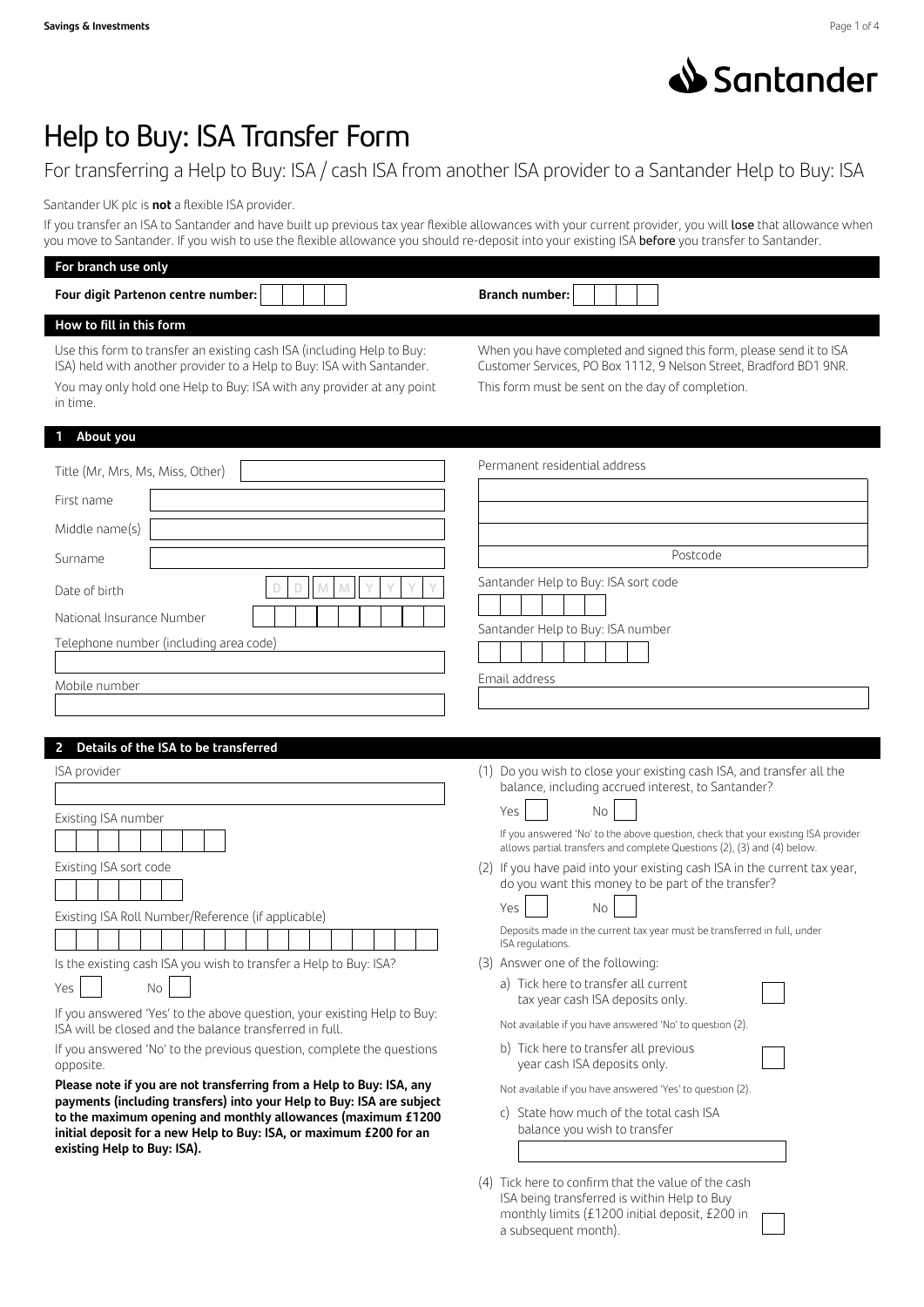#### **3 Transfer Authority**

I have read the Data Protection Statement (section 5) which I have been given to keep.

I agree to the Help to Buy: ISA Terms and Conditions.

I declare that this application form has been completed to the best of my knowledge and belief.

I authorise my existing ISA provider (mentioned in Section 2) to transfer my cash ISA to Santander UK plc and provide them with any information they require about the cash ISA detailed on this form and to accept any instruction from them relating to the cash ISA being transferred

**4 Transfer Acceptance (your new ISA provider fills this part in)**

We Santander UK plc are willing to accept this ISA transfer in line with the customer's instructions above, as long as the following conditions are met.

This section is to be completed by the back office ISA team.

- The transfer proceeds are made up of cash deposits only.
- <sup>o</sup> We must receive all the transfer proceeds no later than



Where the customer has shown above that they want to transfer subscriptions from the current tax year, these must not be more than

# £

Residual Income

• We do not accept residual income payments

# **5 Data Protection Statement**

#### **Introduction**

My personal data is data which by itself or with other data available to you can be used to identify me. You are Santander UK plc, the data controller. This data protection statement sets out how you'll use my personal data. I can contact your Data Protection Officer (DPO) at 201 Grafton Gate East, Milton Keynes, MK9 1AN if I have any questions.

#### **The types of personal data you collect and use**

Whether or not I become a customer, you'll use my personal data for the reasons set out below and if I become a customer you'll use it to manage the account, policy or service I've applied for. You'll collect most of this **directly** during the application journey. The sources of personal data collected **indirectly** are mentioned in this statement. The personal data you use may include:

- Full name and personal details including contact information (e.g. home address and address history, email address, home and mobile telephone numbers);
- Date of birth and/or age (e.g. to make sure that I'm eligible to apply);
- ¡ Financial details (e.g. salary and details of other income, and details of accounts held with other providers);
- <sup>o</sup> Records of products and services I've obtained or applied for, how I use them and the relevant technology used to access or manage them (e.g. mobile phone location data, IP address, MAC address);
- <sup>o</sup> Biometric data (e.g. fingerprints and voice recordings for TouchID and voice recognition);
- Information from credit reference or fraud prevention agencies, electoral roll, court records of debt judgements and bankruptcies and other publicly available sources as well as information on any financial associates I may have;
- ¡ Family, lifestyle or social circumstances if relevant to the product or service (e.g. the number of dependants I have);
- Education and employment details/employment status for credit and fraud prevention purposes; and
- ¡ Personal data about other named applicants. I must have their authority to provide their personal data to you and share this data

I authorise my existing ISA provider to transfer the cash ISA immediately, in which case I accept any consequential loss of interest or penalty (if applicable).

Please tick to confirm.

**Signature** 



For the purposes of the transfer of the ISA wrapper under the ISA regulations, the date shown below will be the transfer date.

Date: **D D M M Y Y Y Y**

Name of new ISA provider

protection statement with them beforehand together with details of what I've agreed on their behalf.

#### **Providing my personal data**

You'll tell me if providing some personal data is optional, including if you ask for my consent to process it. In all other cases I must provide my personal data so you can process my application (unless I'm a customer and you already hold my details).

#### **Monitoring of communications**

Subject to applicable laws, you'll monitor and record my calls, emails, text messages, social media messages and other communications in relation to my dealings with you. You'll do this for regulatory compliance, self-regulatory practices, crime prevention and detection, to protect the security of your communications systems and procedures, to check for obscene or profane content, for quality control and staff training, and when you need to see a record of what's been said. You may also monitor activities on my account where necessary for these reasons and this is justified by your legitimate interests or your legal obligations.

# **Using my personal data: the legal basis and purposes**

You'll process my personal data:

- 1. As necessary **to perform your contract with me** for the relevant account, policy or service:
	- a) To take steps at my request prior to entering into it;
	- b) To decide whether to enter into it;
	- c) To manage and perform that contract;
	- d) To update your records; and
	- e) To trace my whereabouts to contact me about my account and recovering debt.
- 2. As necessary **for your own legitimate interests** or those of other persons and organisations, e.g.:
	- a) For good governance, accounting, and managing and auditing your business operations;
	- b) To search at credit reference agencies if I'm over 18 and apply for credit;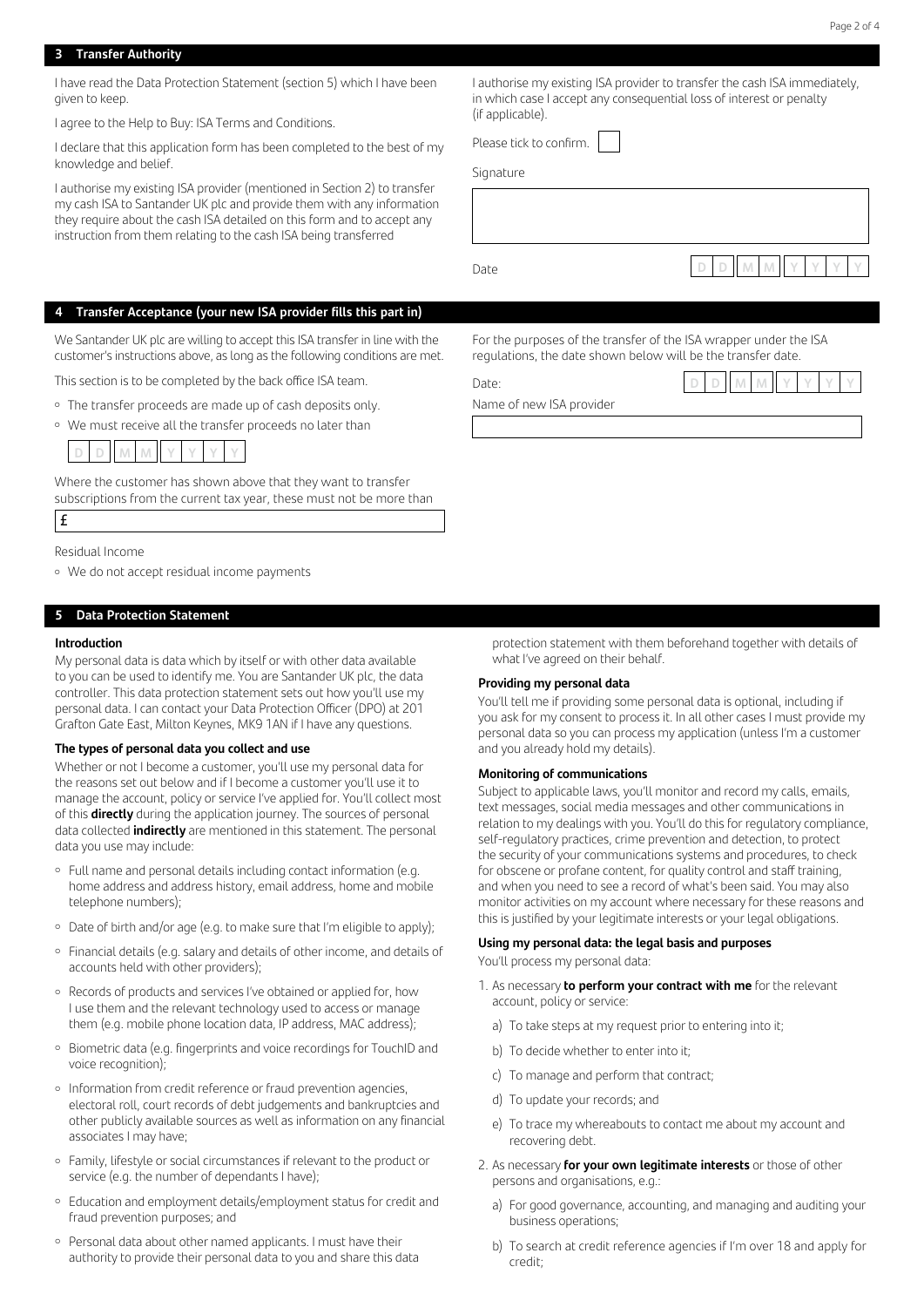# **5 Data Protection Statement (continued)**

- c) To monitor emails, calls, other communications, and activities on my account;
- d) For market research, analysis and developing statistics; and
- e) To send me marketing communications and for marketing to me in-branch, including automated decision making relating to this.

#### 3. As necessary **to comply with a legal obligation**, e.g.:

- a) When I exercise my rights under data protection law and make requests;
- b) For compliance with legal and regulatory requirements and related disclosures;
- c) For establishment and defence of legal rights;
- d) For activities relating to the prevention, detection and investigation of crime;
- e) To verify my identity, make credit, fraud prevention and antimoney laundering checks; and
- f) To monitor emails, calls, other communications, and activities on my account.

#### 4. Based on **my consent**, e.g.:

- a) When I request you to disclose my personal data to other people or organisations such as a company handling a claim on my behalf, or otherwise agree to disclosures;
- b) When you process any special categories of personal data about me at my request (e.g. my racial or ethnic origin, political opinions, religious or philosophical beliefs, trade union membership, genetic data, biometric data, data concerning my health, sex life or sexual orientation); and
- c) To send me marketing communications where you've asked for my consent to do so.

I'm free at any time to change my mind and withdraw my consent. The consequence might be that you can't do certain things for me.

#### **Sharing of my personal data**

Subject to applicable data protection law you may share my personal data with:

- <sup>o</sup> The Santander group of companies\* and associated companies in which you have shareholdings;
- <sup>o</sup> Sub-contractors and other persons who help you provide your products and services;
- ¡ Companies and other persons providing services to you;
- ¡ Your legal and other professional advisors, including your auditors;
- <sup>o</sup> Fraud prevention agencies, credit reference agencies, and debt collection agencies when you open my account and periodically during my account or service management;
- ¡ Other organisations who use shared databases for income verification and affordability checks and to manage/collect arrears;
- ¡ Government bodies and agencies in the UK and overseas (e.g. HMRC who may in turn share it with relevant overseas tax authorities and with regulators e.g. the Prudential Regulation Authority, the Financial Conduct Authority, the Information Commissioner's Office);
- ¡ Courts, to comply with legal requirements, and for the administration of justice;
- In an emergency or to otherwise protect my vital interests;
- To protect the security or integrity of your business operations;
- ¡ To other parties connected with my account e.g. guarantors and other people named on the application including joint account holders who will see my transactions;
- ¡ When you restructure or sell your business or its assets or have a merger or re-organisation;
- ¡ Market research organisations who help to improve your products or services;
- ¡ Payment systems (e.g. Visa or Mastercard) if you issue cards linked to my account, who may transfer my personal data to others as necessary to operate my account and for regulatory purposes, to process transactions, resolve disputes and for statistical purposes, including sending my personal data overseas; and
- <sup>o</sup> Anyone else where you have my consent or as required by law.

#### **International transfers**

My personal data may be transferred outside the UK and the European Economic Area. While some countries have adequate protections for personal data under applicable laws, in other countries steps will be necessary to ensure appropriate safeguards apply to it. These include imposing contractual obligations of adequacy or requiring the recipient to subscribe or be certified with an 'international framework' of protection. Further details can be found in the 'Using My Personal Data' booklet.

# **Identity verification and fraud prevention checks**

The personal data you've collected from me at application or at any stage will be shared with fraud prevention agencies who will use it to prevent fraud and money-laundering and to verify my identity. If fraud is detected, I could be refused certain services, finance or employment in future. You may also search and use your internal records for these purposes. Further details on how my personal data will be used by you and these fraud prevention agencies, and my data protection rights, can be found in the 'Using My Personal Data' booklet.

#### **HM Treasury, the Administrator and my Conveyancer**

Information about me and my account may be shared with HM Treasury (who have overall responsibility for the Help to Buy: ISA scheme) and with the Administrator, who are acting on behalf of HM Treasury as Administrators for the scheme. The information may be used to determine my eligibility to the scheme, monitor participation in the scheme, and to check compliance with the scheme rules. I understand that if I use the funds saved in my Help to Buy: ISA to purchase a home, information will also be shared with my conveyancer so that they can verify that I satisfy the criteria of the scheme rules and use my Help to Buy: ISA funds and bonus as part of the purchase price on the property.

#### **My marketing preferences and related searches**

You'll use my home address, phone numbers, email address and social media (e.g. Facebook, Google and message facilities in other platforms) to contact me according to my preferences. I can change my preferences or unsubscribe at any time by contacting you. In the case of social media messages I can manage my social media preferences via that social media platform. If I'm over 18, you may search the files at credit reference agencies before sending marketing communications or doing marketing in-branch to me about credit. The credit reference agencies don't record this particular search or show it to other lenders and it won't affect my credit rating. You do this as part of your responsible lending obligations which is within your legitimate interests.

From time to time you'd like to contact me about products, services and offers that may interest me or to get my opinion on how you are doing. I understand you won't bombard me and I can choose to stop receiving information at any time by contacting you.

I have ticked any box(es) I **WOULD NOT** like you to use:

- $\Box$  Email, text, social media and messaging services
- $\Box$  Phone

Market research, including customer satisfaction surveys

## **All of the above**

#### **Using automated decision making to make decisions about me**

You may automatically process my personal information, without human intervention, to evaluate certain personal aspects about me (known as profiling).

In particular, you may analyse or predict (among other things) my economic situation, personal preferences, interests or behaviour. This could mean that automated decisions are made about me using my personal information. For example, you might analyse certain customer demographics, account holdings and account behaviours (such as Direct Debits I have set up on my accounts including those which identify